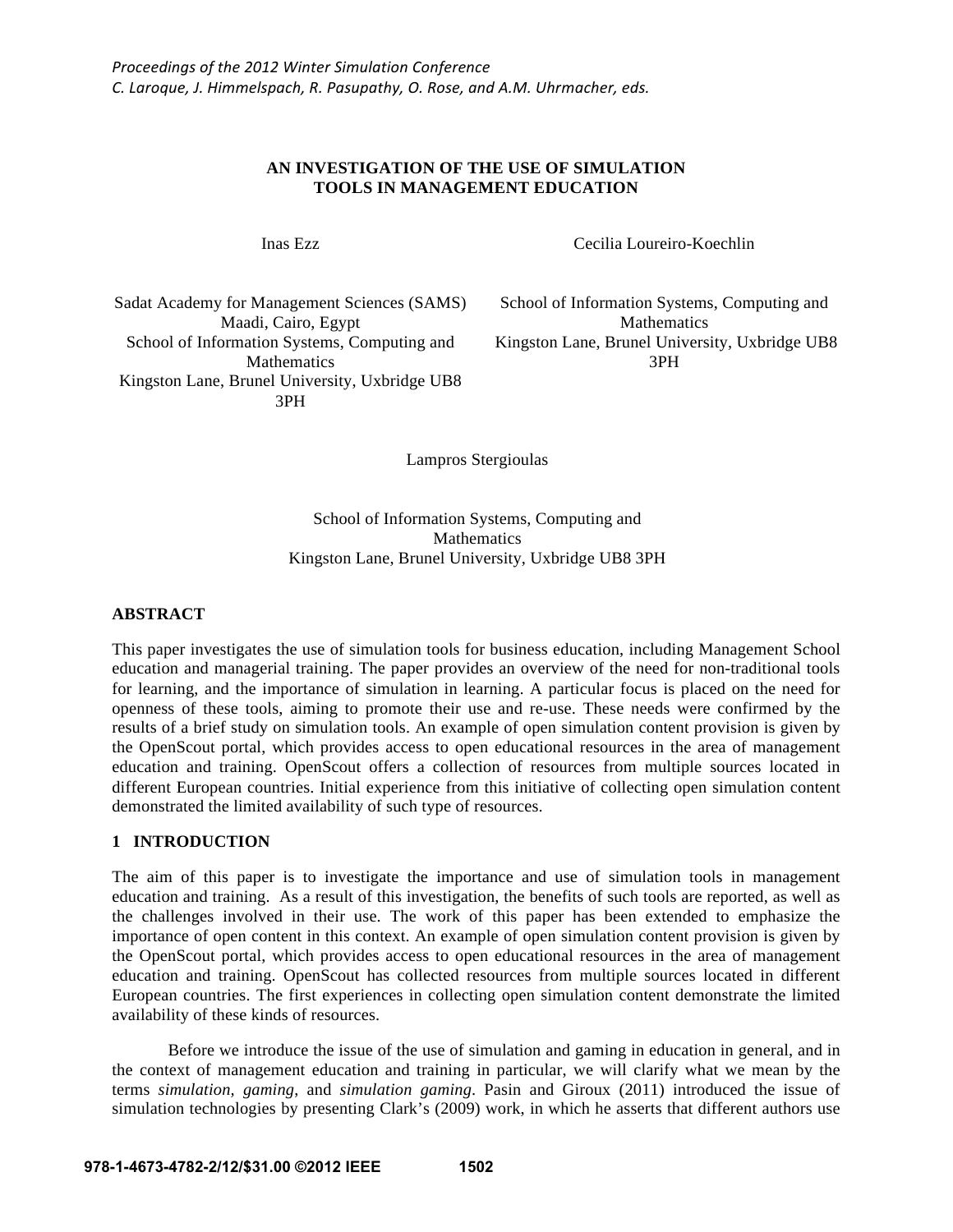different terminologies to define business simulation technologies that range from top management, flight simulators, business simulators, simulation games, macro-worlds/ micro-worlds to learning laboratories. The confusion between games and simulations seems to have always existed (Ellington et al. 1981; Lewis and Maylor, 2007). Although there have been many attempts to define these terms, it is still important to stress the differences between the two concepts, and to define a simulation game. Ellington et al. (1981), use the term game for "any contest (play) among adversaries (players) operating under constraints (rules) for an objective". Thus, a game is an opportunity to use one's skills and compete with others. The name also suggests a stimulating and enjoyable activity, even though in a pedagogical context games should not be used mainly for amusement; indeed, Abt (1970) refers to pedagogical games as serious games. A simulation is not necessarily a game. For instance, the simulations used by Holzinger et al. (2009) in their empirical study of medical education consisted of interactive animated virtual representations of complex physiological models. The students had no personal decisions to make but could, for example, visualize the impact of different values of pressure gradient, radius and bifurcations on arterial blood flow. In operations management research, simulations are also often used to anticipate the possible results of alternative designs or changes made to a complex system.

Games also commonly exist outside of simulated situations (for example, hopscotch, hockey, solitaire). Ellington et al. (1981) describe a simulation game as "an exercise that possesses the essential characteristics of both games (competition and rules) and simulations (ongoing representation of reallife)." Simulation games may be used for various purposes. Van der Zee and Slomp (2009) assert that they could help workers find solutions for specific problems, or to familiarize themselves with, and ease their acceptance of new work methods or systems. Wolfe (1993) explores their application in laboratory research, where they can be used to evaluate human reactions in particular situations (Pasin & Giroux, 2011). Another perspective is explained by Larreche (1987). He sees games as tools that allow individuals to use and develop their decision-making skills in a fictitious competitive environment. Gaming has been an important and long tradition in the history of humans. From the earlier games of go and chess, to the relatively more recent monopoly, pacman and other electronic games, it has been an important activity for children and adults alike. This gaming approach has also been adopted to train people in a number of areas as diverse as politics, military, science, history, geography, languages, religion, or business. A major difference, however, is that the fictitious environment of an educational game has to be a faithful, albeit simplified, representation of the real world for the area of study.

In this paper, we shall use the term simulation, gaming, and simulation gaming interchangeably. This is supported by Larreche (1987), where he suggests that the educational game needs also to be a simulation, and the two words are often used interchangeably. Furthermore, the effectiveness of an educational game depends largely on the quality of the simulation in representing the behavior of the real world under study. As the main focus of this paper will be the use of such non-traditional tools in the context of business education, this paper provides an overview of the need for non-traditional tools for learning, and the importance of simulation in learning is provided in section 2. Section 3 provides examples of simulation and learning in Management Education. The Impact of Simulations on Education is discussed in section 4, while the case studies are presented in section 5. The paper concludes with a brief discussion and suggested next steps, which are presented in section 6.

# **2 THE BENEFITS OF SIMULATION TOOLS IN DIFFERENT EDUCATIONAL FIELDS**

As the main aim of this paper is to investigate the importance and use of simulation tools in management education and training, this section highlights the benefits that accrue from the use of such non-traditional tools, as evidenced in the literature. This starts with a brief introduction of such benefits, followed by examples of such applications in different fields.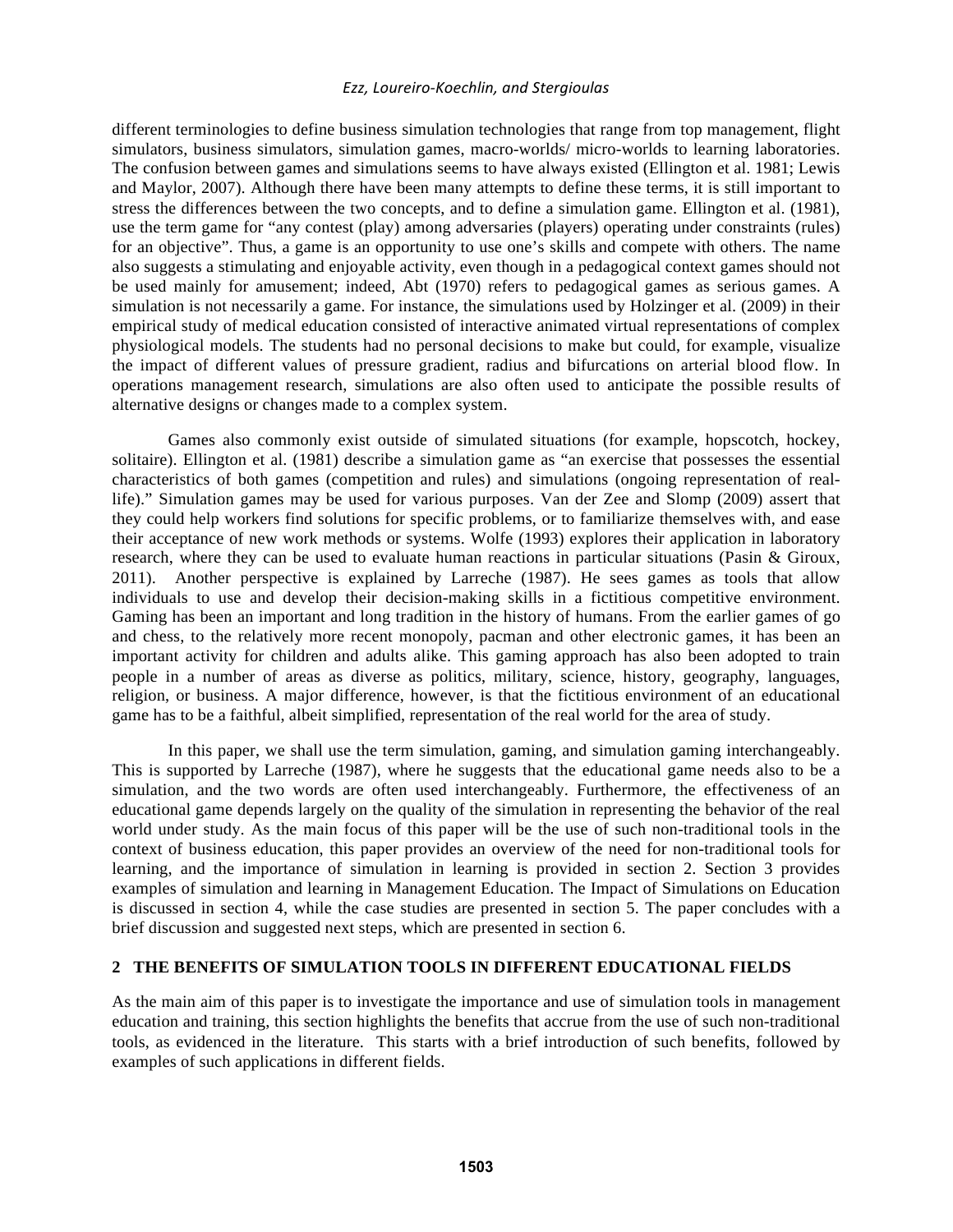# **2.1 Overview of Benefits**

Multiple benefits of the use of simulation tools have been addressed in the literature. For example, Qudrat-Ullah (2010) highlights the fact that the use of simulations for teaching and learning is becoming increasingly popular (Adobor and Daneshfar 2006; Moratiset al. 2006; Tao et al. 2009). Pasin and Giroux (2011) clarify that many students have spent much time playing computer games and are now very skilled at learning and applying complex sets of rules through game playing. Proserpio and Gioia (2007) add that the learning style of the new 'virtual generation' (V-gen) is very different from that of previous generations, as it is much more visual, interactive, and focused on problem-solving. While this could be seen as a threat to the traditional teaching style, which is based on verbal knowledge transfer and Socratic debates, it could also be seen as an opportunity to develop simulation games that build on V-gen skills and encourage the learning of management principles and practices. Simulation games are just one of many ways to acquire knowledge; we do not suggest that they can or should replace lectures, readings, case studies or other current learning methods. They have also been around for many years, long before personal computers were widely available. Nevertheless, now that a large proportion of students own powerful and interconnected laptops, it is easy to consider simulation games as an alternative to other types of problem-solving activities, one that can provide a complex and rich virtual environment conducive to deep learning. Initially applied mainly for training in the military and the aeronautics industry, simulation games are now used in the teaching of medicine, nursing, engineering, management, and several other fields. A growing body of literature describes new simulation games and measures their impact on student learning (Pasin and Giroux 2011).

Siddiqui et al. (2008) discuss these benefits in an extensive way. As they mention, simulationbased educational products are an excellent set of illustrative tools that proffer features like visualization of the dynamic behavior of a real system. Such products have a great efficacy in education, and are known to be among the top student-centered learning methodologies. These products allow students to practice skills such as critical thinking and decision-making. Simulation-based educational products are excellent ''illustrative tools'', used extensively in student centered learning methodologies. Such products provide an active learning technique, which stimulates a player's diverse cognitive skills and insight into a system by instantly staging the consequences of their actions and strategies. These actions and strategies can be tested without the apprehension of failures or reprisal. In addition, such products allow a player to increase his understanding of a system in a short time. Compared to real world experience, this accelerated learning is one of the unequaled advantages of such products. These simulation-based educational products provide a unique way to reinforce the theory discussed in the classrooms. As a player/ student becomes deeply involved in the scenario, simulation or gaming situation, a sense of competition and a desire to perform well is most likely to develop. Consequently, the teaching effectiveness of these products is exceptionally high. These products offer a great opportunity for the students to visualize and experience a practical scenario of what they learn in their coursework. Using Bloom's taxonomy, the first three levels of knowledge, comprehension, and application, in most cases, are fully supported. The fourth level of analysis could be present fully or partially depending upon the type of the tool or product and its use by the instructor.

# **2.2 Examples of Simulation-based Education in Different Fields**

Multiple research efforts have reported the use of simulation in learning in the context of different fields. Siddiqui et al. (2008) reported a few examples such as the Shifrony and Ginat (1997) study, where a simulation game is developed for teaching communication protocols. The students act as protocol components in this game. It is reported that this method has significantly improved the level of understanding and motivation among students. Furthermore, Ponce (2001) developed an educational tool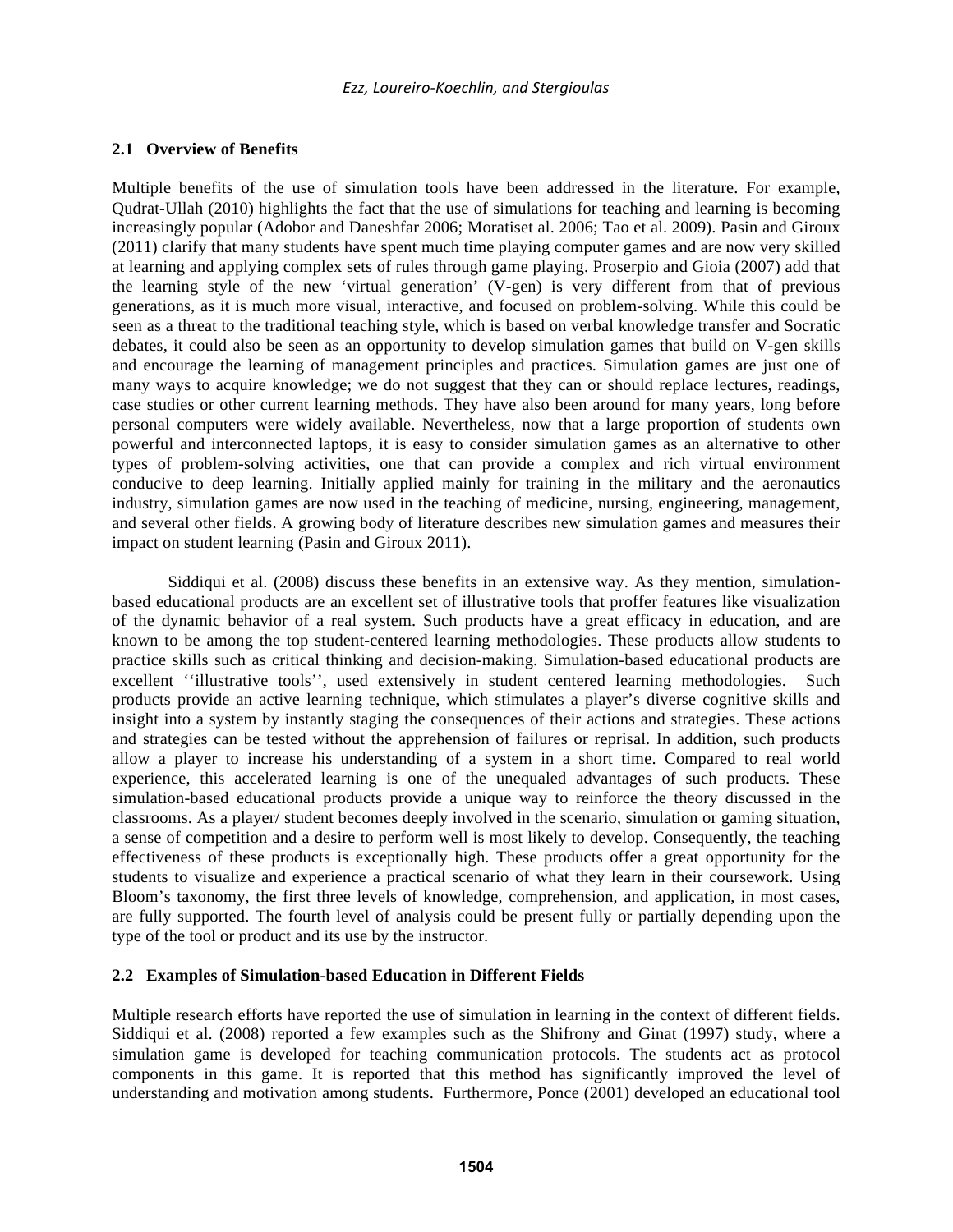for the analysis of some parameters in wireless communication. This tool is especially interesting for telecommunications students, since it provides an easy way to understand the characterization of radio channels. The graphical visualization of the results allows students to identify the path followed by each ray, from its origin at the transmitter antenna to the receiver after reflection, diffraction, etc. It also allows students to see its contribution to path loss, the power delay profile, and the direction of arrival. Another example is Hantsaridou et al. (2005), where a multimedia module for climate-simulation-experiments is presented. The application was based on the energy balance model. The proposed method was free from numerical or algebraic computations. To motivate the students into learning, the fundamental principles of the subject are taught in an active learning environment. Recent research such as Wonga et al. (2011) add that a variety of studies in the field of MCSCL (Mobile Computer supported Collaborative Learning) has explored opportunities for designing learning applications through networked mobile technologies (e.g., Liu and Kao, 2007; Looi et al., in press; Yinet al., 2007; Zurita and Nussbaum, 2004). While such innovations coupled with learning design look promising, we need to deal with the challenge of adoption by teachers in real classrooms.

One of the application fields that have attracted the attention of researchers since the early 1960s is management education (Wells 1993), which will be discussed in the next section as it is the primary focus of this research.

# **3 SIMULATIONS AND LEARNING IN MANAGEMENT EDUCATION**

As mentioned above, the aim of this paper is to investigate the use of simulation tools in the context of management education. Thus, this section provides an overview of the use of such tools, followed by the discussion of the nature of simulations in management education.

# **3.1 Overview**

The origins of gaming and simulation in general, and in business education in particular, have been discussed by several researchers, including Larreche (1987) and Pasin and Giroux (2011). Pasin and Giroux (2011) present multiple research efforts in this context. Wells (1993) traces management simulations back to the 1950s, when ex-military managers transferred the experience they had acquired with war games. The Top Management Decision Simulation was developed in 1956 by the American Management Association (AMA) and by 1961, more than 100 business games had been published in the U.S. alone, and more than 30,000 executives had played them (Wells, 1993). Larreche (1987) also mentions that The American Management Association produced the Top Management Simulation in 1957 and Andlinger published a description of his manually rated business game in 1958. In 1962, the first survey of marketing games was published in the Journal of Marketing. It was in the early 1960s that some business games, such as the Carnegie Tech Management Game and INTOP became widely available. By 1968, virtually all business schools were using at least some form of game in their teaching programs. By 1970, it was estimated that over 200 games were in existence and over 100,000 executives had been exposed to them. Cullingford et al. (1979) add that in the 1970s, management games based on computer simulations passed through the stage of acclaim and disillusionment to take up a significant but fairly minor place in the array of modern teaching techniques (Pasin and Giroux, 2011).

Fifteen years later, however, Lane (1995) asserted that "management games and simulations are in the news," and that their use was increasing. This assertion was confirmed by a 1998 survey that showed that more than 60% of American businesses with more than 500 employees used simulations games in their training activities (Faria 1998). In 2004, Faria and Wellington conducted another survey of business school professors in North America and found that more than 30% of the 1085 respondents used business simulations (Faria and Wellington, 2004). In the last ten years alone, new simulation games were developed to teach marketing (Shapiro 2003), financial management (Bruce 2008; Uhles et al. 2008),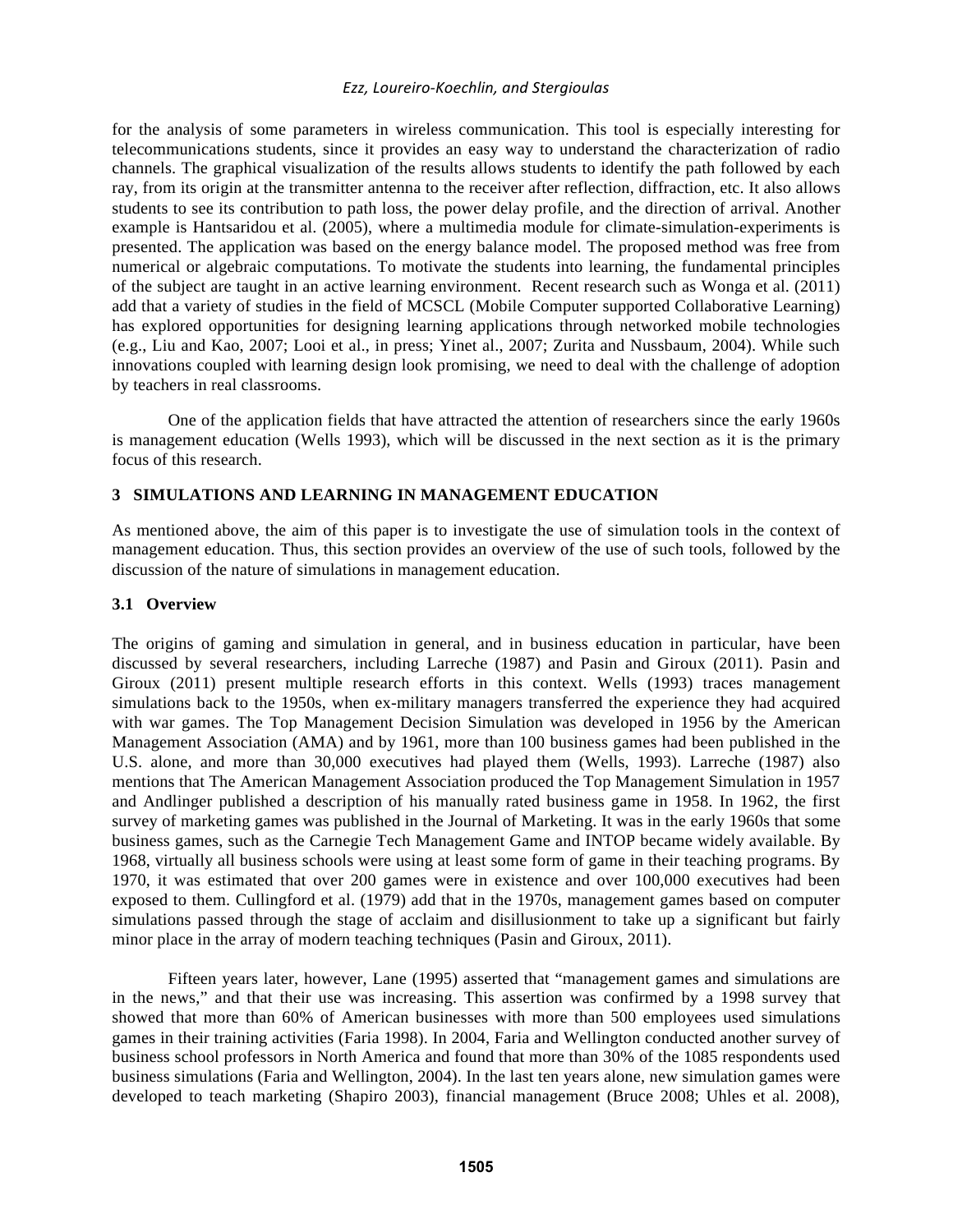project management (Vanhoucke et al. 2005), knowledge management (Chua 2005), risk management (Barrese et al. 2003) and microeconomics (Gold & Gold 2010). According to Faria et al. (2009), management simulation games belong to one of three types: top management games (i.e. games including all aspects of an organization and usually involving strategic decisions), functional games (i.e. simulation games focusing on a specific area of business), and concept simulations (i.e. a simulation concentrating on a specific type of decision) (Pasin and Giroux 2011). Specifically, computer simulation-based interactive learning environments (ILEs) are often developed and used to improve people's decisionmaking in the context of the dynamic complexity of business settings by facilitating user learning (Qudrat-Ullah and Karakul 2007; Romme 2003).

# **3.2 The Nature of Simulations in Management Education**

According to Mahboubian (2010), simulations in the context of management education are generally used to help people understand the dynamics behind the choices that people make when running a business. These choices are made in a variety of areas within the management field. Some of these choices can be very life-like and complex; while others may be as simple as a *tutorial* that uses simple math to teach *basic business skills* (e.g., how to perform an inventory). The better ones use *complex algorithms* and include virtual characters with life-like back-and-forth conversation that challenge learners to understand how decisions can affect a large organization's success or failure. Siddiqui et al. (2008) provide some examples of simulations in the context of management education, which show that these efforts have been addressed since the 1980s, and in different areas within management. For example, in Avolio (1988) a simulation game, conducted on *transformational and transactional leadership*, is presented. In addition, a *financial accounting and investment* simulation game is developed and studied in a classroom environment in Albrecht (1995). The application of an *industry* simulation game in a business course f study is discussed in Margaret (1995). It is concluded that industry simulation is a potentially useful tool for in-house training programs. Curland and Fawcett (2001) examine the perceived problems with numerical skills applied to subject areas such as *operations management and finance* using simulation games. Furthermore Khaled (2001) presents an equipment-replacement game to aid in teaching and explaining the different effects of the *strategies of buying/selling* of equipment on the various economic performances of the construction companies. Santos (2002) developed an Internet-based interactive teaching aid that introduces students to the domestic and international consequences of the *monetary policies* of different nations. This game differs from other simulators in that it allows students, who represent nations, to interact with each other, rather than with a computer.

One of the management areas in which the use of simulation is wide spread is *supply chain management*. For example, Alarcon and Ashely (1999) present a simulation game to test various lean production strategies and their impact on *project's cost and scheduling*. Anderson and Morrice (2000) describe an implementation and development of a java-based, multiplayer, multigroup, and *distributed simulation game* based on the classical beer game. Further, in Anderson and Morrice (2000) a simulation game is proposed that is designed to teach service-oriented *supply chain management* principles and to test whether managers can use them effectively. A modified beer game is presented in Sparling (2002). Beer game is one of the most popular games in supply chain education that has introduced the problem. In Sparling (2002), the game is taken to the next level by helping students or managers to plan effectively ahead, to overcome these problems and manage an efficient supply chain. Holweg and Bicheno (2002) describe how a participative simulation model is used to demonstrate *supply chain dynamics* and to model possible improvements to an entire supply chain. Chua (2005) bridged the gap between the gaming and simulation community and the knowledge management community. He provided a template for designing and implementing *knowledge management simulation* game. He also used this template to show the viability and the effectiveness of a simulation game. Siddiqui et al. (2008) also provide an example of a *supply chain simulator* that tries to emulate an *international supply chain network*. This supply chain is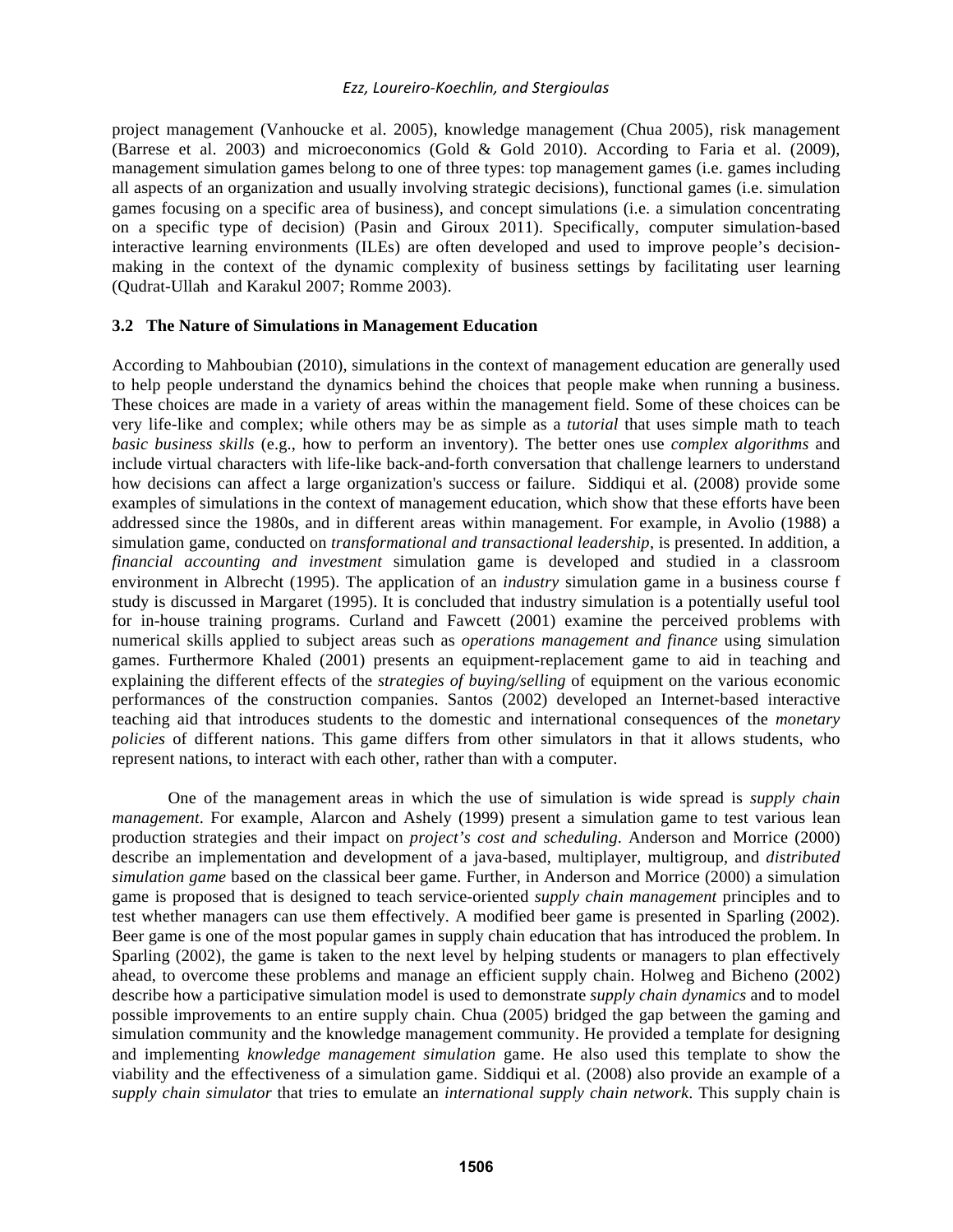used to deliver goods such as electronic equipment or a machine. The performance of these supply chains is judged by parameters such as inventory holding cost, backorder cost, and transportation cost, etc.

# **4 THE IMPACT OF SIMULATIONS ON EDUCATION**

# **4.1 Overview**

Considering the costs of developing and managing simulation games in terms of both time and money, it is only natural to question whether simulation games are really worth the effort. Indeed, most research articles on the topic provide some measure of their effectiveness. For example, Salas et al. (2009) created the following categories of training outcomes: *Reactions* (how learners subjectively react to the training strategy), *learning* (how much has been learned using this strategy), *behavior* (how competent learners have become), and *results* (the extent to which learners perform better in real life and attain superior results). Whereas the first two training outcomes can be measured immediately after the training activity, the last two outcomes can be assessed only on the job, well after the training has finished.

According to Pasin and Giroux (2011), most studies of management simulation games evaluate learners' reactions to the new learning tool, a conclusion similar to that reached by Gosen and Washbush (2004) in their review of the literature on experiential learning assessment. Attempts to measure other types of outcome are less common, particularly when simulation games are used for teaching management. Several recent examples of research measuring cognitive-based outcomes in medicine and nursing education have been found, e.g., Ackermann (2009), Cherry et al. (2007) and Nguyen et al. (2009). However, they do not measure the impacts of simulation games; they measure the learning outcomes of high-fidelity simulations (for instance, performing reanimation techniques on electronic mannequins simulating human patients). Some of these impacts are presented in the table below:

| Type of outcome                      | Type of<br>learning<br>outcome | <b>Authors</b>  | Type of research                                                                                                                                                                                                                                                                                                                                                     | <b>Results</b>                                                                                                                                                                                                                                                                                                            |
|--------------------------------------|--------------------------------|-----------------|----------------------------------------------------------------------------------------------------------------------------------------------------------------------------------------------------------------------------------------------------------------------------------------------------------------------------------------------------------------------|---------------------------------------------------------------------------------------------------------------------------------------------------------------------------------------------------------------------------------------------------------------------------------------------------------------------------|
| Reaction and<br>learning<br>outcomes | Skill-based                    | Léger<br>(2006) | Measured two types of outcomes<br>of an ERP simulation game;<br>MBA and business<br>administration undergraduate<br>students ( $n = 35$ ); perceived<br>learning questionnaire and<br>standard post-course evaluation<br>form; progression of financial<br>results for several runs of the<br>simulation game, SAP<br>certification success rate of<br>participants. | Students' performance<br>improved during the game.<br>93% of the students received<br>their SAP certification.<br>Students were enthusiastic<br>about their experience. After<br>the simulation was<br>implemented, both courses<br>ranked in the first quintile of<br>all the courses offered in the<br>business school. |
|                                      |                                | Weiss<br>(2008) | Measured two types of outcomes<br>of an international business<br>negotiation simulation game;<br>MBA and business                                                                                                                                                                                                                                                   | Students and instructor<br>perceived that students had<br>improved a wide set of basic<br>and complex international                                                                                                                                                                                                       |

Table 1: Examples of research measuring various outcomes of a simulation game (Pasin & Giroux, 2011, p.1243).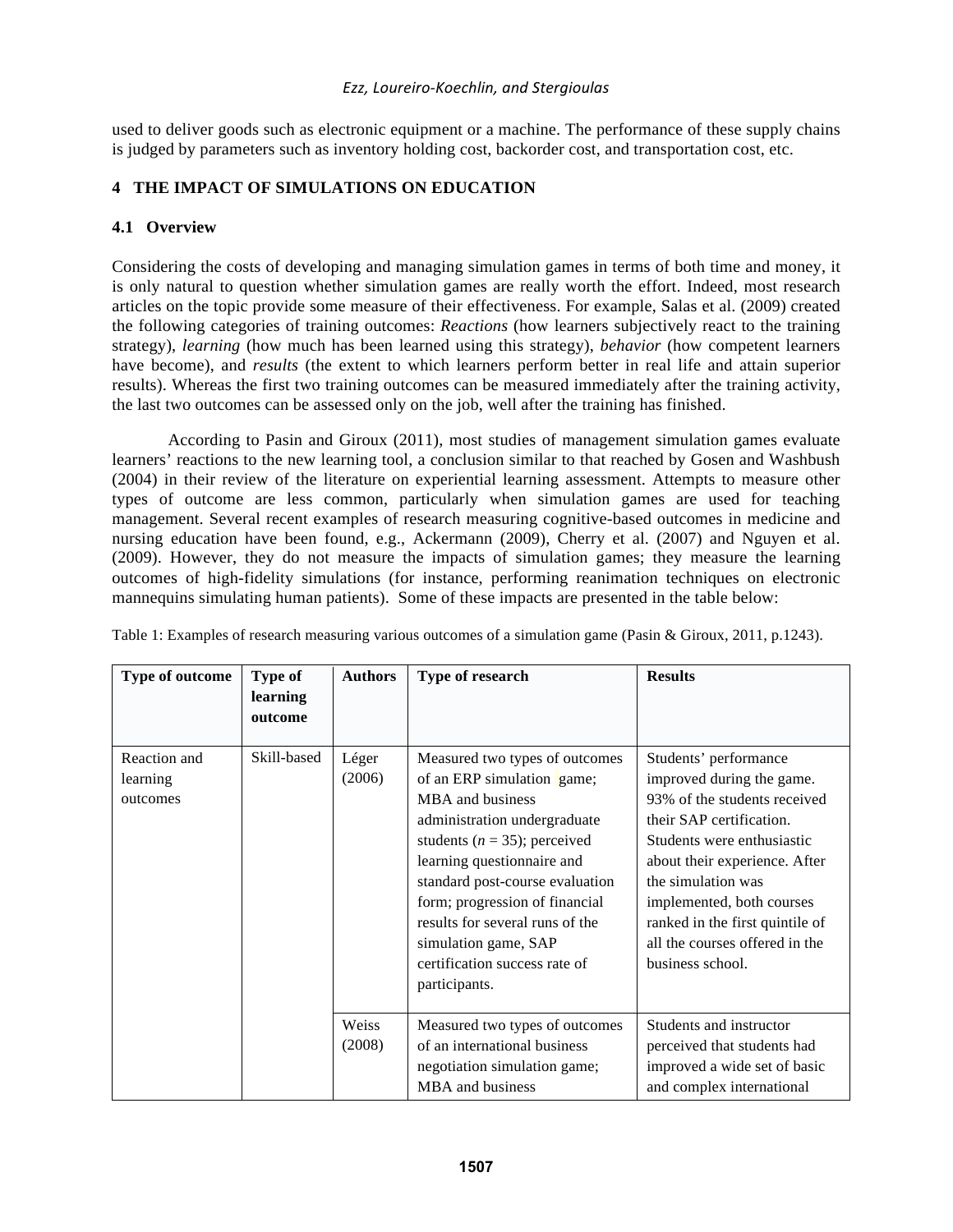| Type of outcome | Type of<br>learning<br>outcome | <b>Authors</b>     | Type of research                                                                                                                                                                                                                                                                                   | <b>Results</b>                                                                                                                                                                                                                                                                                       |
|-----------------|--------------------------------|--------------------|----------------------------------------------------------------------------------------------------------------------------------------------------------------------------------------------------------------------------------------------------------------------------------------------------|------------------------------------------------------------------------------------------------------------------------------------------------------------------------------------------------------------------------------------------------------------------------------------------------------|
|                 |                                |                    | administration undergraduate<br>students (not specified); post-<br>game student report, standard<br>post-course evaluation form, pre-<br>game and post-game evaluations<br>by instructor.                                                                                                          | business negotiation skills.<br>Students have rated the<br>dimension "learned a great<br>deal" at a modal score of 7/7<br>in each of the last 10 years.                                                                                                                                              |
|                 | Cognitive-<br>based            | Mitchell<br>(2004) | Compared two teaching methods,<br>simulation game plus some case<br>studies ( $n = 64$ ) and only case<br>studies ( $n = 66$ ) using two types<br>of outcomes; business<br>administration undergraduate<br>students; perceived learning<br>questionnaire with closed<br>questions, post-game exam. | No significant difference for<br>any of the outcome measures.<br>However, when asked "What<br>is your recommendation<br>regarding using this simulation<br>in the next course?" 77% of<br>the students who participated<br>in the simulation answered<br>"definitely yes" and 18%<br>"somewhat yes." |

# **4.2 Motivation and Engagement**

According to Tao et al. (2009), there is a close relationship between educational simulation games and learning in the existing literature. Randel et al. (1992) discovered that educational simulation games can increase the *motivation* to learn. Terrell and Rendulic (1996) specifically indicated that games increase the students' internal motivation as well as their learning performances. Interestingly, Prensky (2003) pointed out that, from the perspective of successful learning, motivation is an indispensable condition and games just happen to provide such a condition. In their experiment, Schwabe and Göth (2005) applied games in their learning activities, which not only increase the motivation of the students but also increase the opportunity for them to interact with each other. Mahboubian (2010) states that some simulations provide a safe environment in which to make mistakes and allow learning to take place without pulling expensive equipment offline. This is also supported by Adobor and Daneshfar (2006) and Salas et al., (2009).

Pasin and Giroux (2011) add that simulation games are more engaging and motivating than other teaching strategies (Salas et al., 2009). In addition to providing an enhanced learning experience, simulation games allow participants to learn complex skills in what can be characterized as an enhanced reality. Further, the absence of real risk allows participants to increase their confidence level in a less stressful but still stimulating environment (Alinier 2003). In addition, simulation games can present situations that rarely occur in real-life yet require specific and critical skills (Baker et al. 2005; Salas et al. 2009). In the same vein, they allow for multiple repetitions of similar situations, thus accelerating learning (Baker et al., 2005; Salas et al., 2009). Furthermore, in contrast to real life, it is possible to stop the simulation game and take time to reflect, or do a partial re-run to evaluate the effects of alternative decisions (Cousens et al. 2009). Also, participants can also quickly get clear and meaningful feedback on their actions, which is rarely possible in real-life (Faria and Dickinson 1994). Finally, overly complex situations can be simplified and made more manageable (Cook & Swift 2006).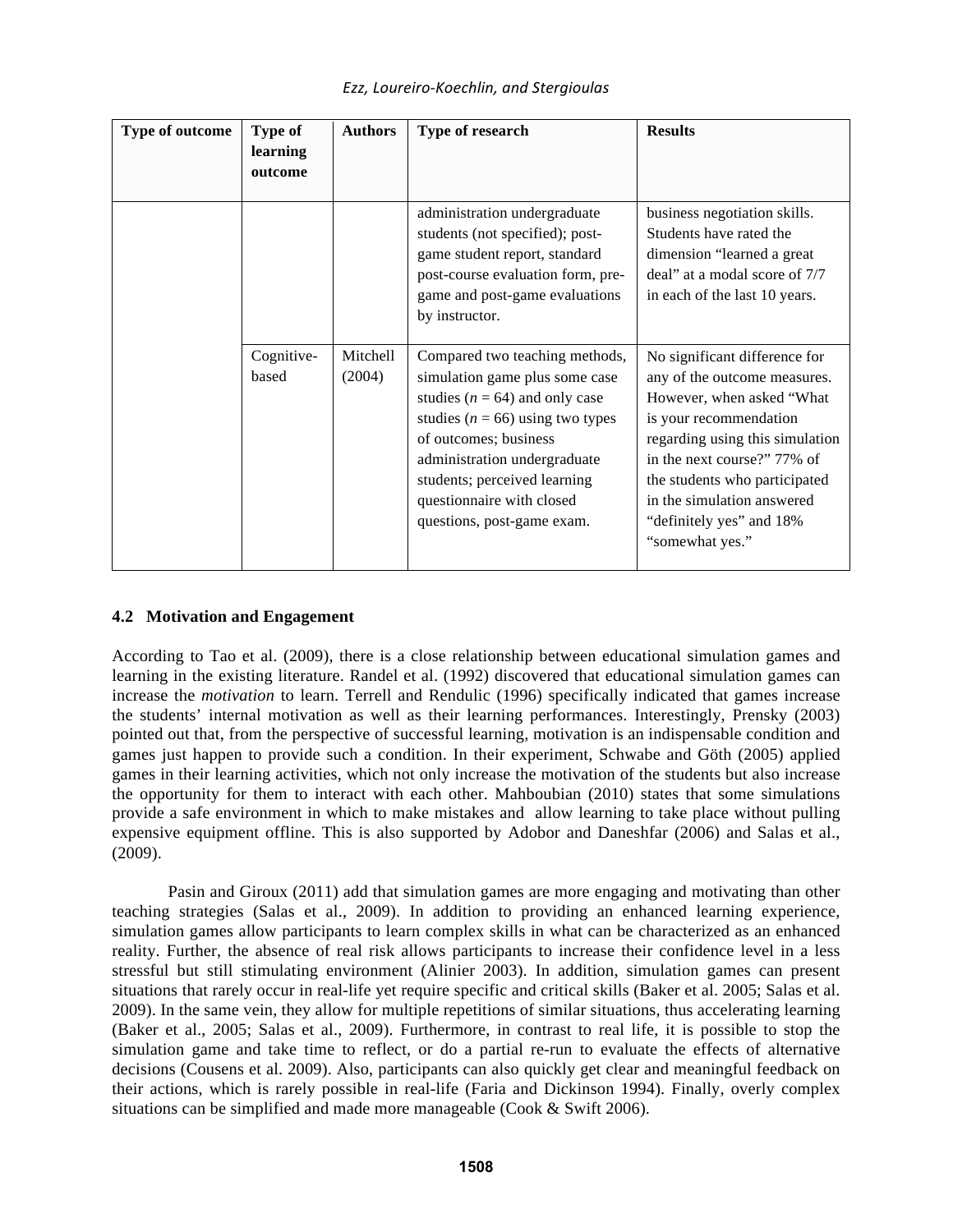Despite the benefits we discussed above, an important issue is the relatively high cost of simulation, which is one of the main challenges in its adoption (Pasin and Giroux 2011). Thus, the next section is going to investigate the use of simulation tools in the context of management education, the views on how simulations can enhance skill development, and the achievement of learning objectives, together with the challenges for such adoption including cost. Overcoming the cost challenge through the use of open content is one of the aims of OpenScout objectives, as we will see in the following section.

# **5 CASE STUDY**

The research method employed in this work is case study research. This has been performed in two phases - the first aims to understand the views of simulation in management education through multiple stakeholders within embedded case studies using semi-structured interviews (based on previous literature in this context); while the second phase focuses on the implementation of open-simulation provision to overcome some of the barriers that have been reported in the first phase. The analysis of the first phase was performed through pattern matching. The technique for gathering facts was mainly semi-structured interviews.

# **5.1 Views on the Use of Simulation in Management Education**

In early 2011 a Simulation Tools study was undertaken in the School of Information Systems, Computing and Mathematics, University of Brunel. This study examined the opinions of (mainly) academic staff about their use of simulations in teaching or training. It also included questions about their views on how simulations can enhance skill development, and the achievement of learning objectives. Interviews were carried out face-to-face or via video conferencing (using Skype) with 23 respondents from Universities in the UK, Australia, Norway and Egypt. Interviewees were selected because of their (past and/or present) interest in simulations and use of simulation tools. These 23 respondents were able to report on their use of 36 simulation tools. Multiple tools were reported, and were related to management education including for example, Adonis, ARIS, SimVenture and the Beer Game, Auditing Simulation, Business Simulation, Risk Manager Trading simulation, Simula, SimVenture.

The findings of this study reflect the claims in the literature for the need of non-traditional tools in management education. The reasons for using such simulations confirm what has been reported in the literature so far, such as the fact that the provision of visual or graphic demonstrations are easier to understand. Respondents highlighted the great impact on learner employability after using these tools, particularly in the cases where the tools used in education were the same as those used in business. Respondents explained that simulations placed students in real-life situations, helping them to learn by doing and from their mistakes. In fact, successful outcomes or right answers are not so important on their own, as is the whole "experience". Although most of these tools are expensive, they are cheaper than doing the "real thing". This hands-on approach gives students control of their learning (in class or outside class) and increases their feeling of achievement. In general, simulations require a (steep) learning curve for teachers and learners. Some software versions are complicated to install and use, including the configuration of starting conditions. This is why in some cases respondents preferred paper-based or board (i.e. physical, not computerized/virtual) versions.

Despite the need for such tools, respondents stressed the difficulties in getting access to simulation software. The reasons mentioned ranged from usability to cost. Respondents stated that academics that possessed technical capabilities were able to manufacture and/ or operate their simulations. However, the majority needed training, which sometimes is not available, time consuming or too expensive. Some of the most "desirable" simulation tools have high costs, even in educational versions – these tools are the most popular and widely used in academia. These tools include instruction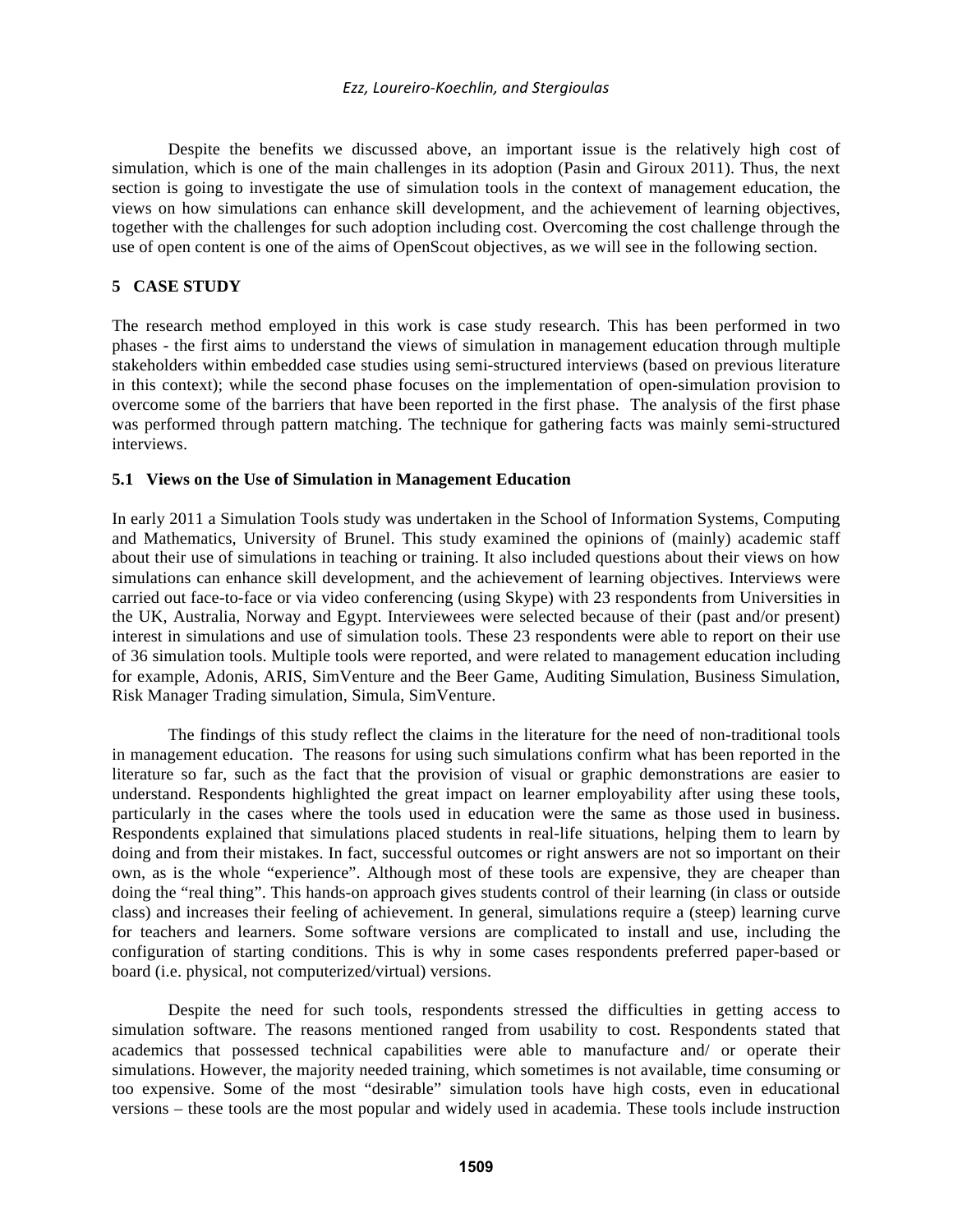materials connecting them with management teaching content such as text books and journal papers. In addition, there are also license restrictions for some of these tools. Risk-averse people would rather use cheaper alternatives if they could find them (e.g., open source software, board/paper games.) None of the respondents was aware of open solutions such as open education resources (OER), although, as Johnstone (2005) stated, increasingly OER are these days becoming widely accessible across the globe with low and no cost, which has the potential to address the cost challenge reported above. The impact of open educational resource initiatives is potentially huge for learners, educators and educational institutions in the near future. As Johnstone (2005) clarifies, OER include:

• Learning resources - courseware, content modules, learning objects, learner-support and assessment tools, online learning communities

• Resources to support teachers - tools for teachers and support materials to enable them to create, adapt, and use OER, as well as training materials for teachers and other teaching tools

• Resources to assure the quality of education and educational practices.

# **5.2 The OpenScout Portal: Provision of Open Simulations in the Management Field**

The OpenScout project (www.openscout.net) aims to encourage the use of Open Educational Resources (OER) in the management field. Knowledge and use of OER has grown in the last few years, but access to OER is not widely available yet. Most sources in Europe have developed OERs independently, with minimal interaction with stakeholders from other countries. Because of this, OER is still difficult to find. To improve this situation, the OpenScout project has built the OpenScout portal (http://learn.openscout.net), a federation of digital repositories of free, open management content. According to Sánchez-Alonso et al. (2011), learning object repositories (LOR) are digital collections of educational resources and/or metadata aimed at facilitating reuse of materials worldwide. In open repositories, resources are made available at no cost, representing a case of information sharing with an implicit and diffuse social context. Through OpenScout, users can easily access content held in repositories across Europe and beyond. OpenScout includes simulation content such as simulation games, serious games, MUD and Virtual Worlds.

The project constantly adds new resources from existing repositories in order to achieve significant coverage of the volume of open educational management content developed in Europe. However, their coverage of *simulation-based* content has been restricted by their limited availability. The OpenScout partners have learned from first-hand experience that unlike *traditional* OER (e.g., word documents, presentations, videos), open simulations are scarce and difficult to find. While nowadays the average teacher and the average learner are able to use and create word documents and spreadsheets, very few have experience in using simulations, let alone creating open simulations. This could be one of the reasons why such resources are not normally uploaded in open repositories (another reason being the use of non-open, not free simulations). This differs greatly with the significant amount of content that can be found *about* simulations. This can be easily verified in the OpenScout portal by comparing searches for simulation as a *keyword* and simulation, or games, etc. as *type* of content. The first search returns 10 times more resources than the second one (information obtained on 26/04/2012 from the Openscout portal). Figure 1 shows Sample screenshots from the OpenScout main page and one of its simulation games provided.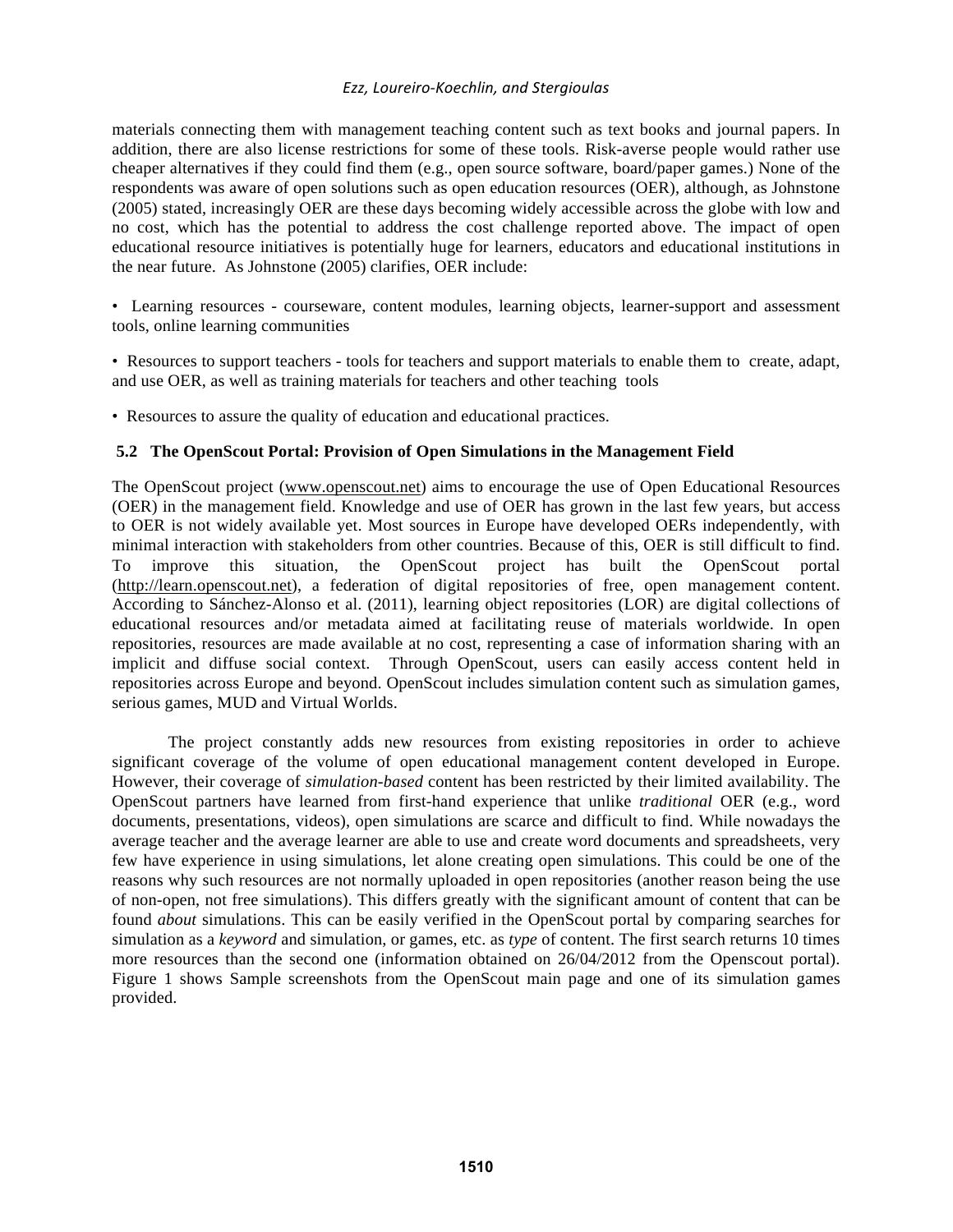|                                                                                                                                                                                                      | $\mathbb{R} = -1 - 1$                                                                                                                                                                                         |                                                                                                                                                                                                                                                                                 | author<br>keyword<br>supply chain management<br>You can translate your keyword uses the language short code followed by the ">" chalacter. For example devely keyword will translate my keyword to German<br>Use the search filters below with or without a linyword to make your search more tarpeted. Clos on a filter to enable it, clos on the same filter to dealite it. |                                                                 |                                                                                                                                                                                |  |
|------------------------------------------------------------------------------------------------------------------------------------------------------------------------------------------------------|---------------------------------------------------------------------------------------------------------------------------------------------------------------------------------------------------------------|---------------------------------------------------------------------------------------------------------------------------------------------------------------------------------------------------------------------------------------------------------------------------------|-------------------------------------------------------------------------------------------------------------------------------------------------------------------------------------------------------------------------------------------------------------------------------------------------------------------------------------------------------------------------------|-----------------------------------------------------------------|--------------------------------------------------------------------------------------------------------------------------------------------------------------------------------|--|
| skill-based scouting of open management content<br>(days to official launch:13)                                                                                                                      | login<br>registe                                                                                                                                                                                              | Languages<br>english (4)                                                                                                                                                                                                                                                        | Format<br>Type<br><b>Med (6)</b><br>amulation (8)                                                                                                                                                                                                                                                                                                                             | Categories<br>Estimaneneurship (1)<br>Technology and Opera. (8) | Competences<br>Business plan (1)<br>Logistics Management (1)<br>Inventory Management (1)<br>Supply-chain managem. (5)                                                          |  |
| Contact<br><b>Publish</b><br>Search<br>Community<br><b>FAQ</b><br><b>About</b><br><b>New: OpenScout</b><br><b>Video Tutorials</b><br>videos that support you to use OpenScout for your own.<br>needs | A Abertion search filters enabled, this might limit keyword search results. Click here to remove all filters<br>6 results found for : supply chain management + simulation<br>Integrated Repositories<br>Next |                                                                                                                                                                                                                                                                                 |                                                                                                                                                                                                                                                                                                                                                                               |                                                                 |                                                                                                                                                                                |  |
| find out more<br>P. Mi 99(10)                                                                                                                                                                        | Management education and training<br><b>Free learning materials</b><br>at your fingertips<br>(m 0 0 ml)                                                                                                       | <b>IBM innov8 2.0</b><br>The INNOVS BPM simulation game brings IT and business together for<br>ששמחו<br>process model innovation, Inside INNOVS Online, you will encounter three<br>different game scenarios: Smarter Traffic -- Evatuate existing traff.<br>eternal literature |                                                                                                                                                                                                                                                                                                                                                                               | Show all Nide all                                               | Here you can see a list of the currently integrated<br>repositotes in OpenScout, Click on a repository name to<br>see only results originaling from it.<br>Accessibility Level |  |
| Publish<br>Search                                                                                                                                                                                    | Community                                                                                                                                                                                                     | show me additional Open Scout<br>information about this resource                                                                                                                                                                                                                | a take me to this resource now                                                                                                                                                                                                                                                                                                                                                | I won't to new all researches.                                  |                                                                                                                                                                                |  |
| Search and browse amongst multiple [1999] Publish your resources and Share                                                                                                                           | Find and follow friends who share                                                                                                                                                                             | <b>Near Beer Game</b>                                                                                                                                                                                                                                                           | The Near Beer Game simulation is based on the concept behind supply                                                                                                                                                                                                                                                                                                           |                                                                 | External resources                                                                                                                                                             |  |

Figure 1: Sample OpenScout Screenshots

The lessons learned from the OpenScout experience show that there is much work to do to widely promote the use of open simulations in management education. The lack of content needs to be overcome, by encouraging users to create and share their simulations. However, at the same time, appropriate tools need to be created to facilitate their development. The creation of repositories like OpenScout should encourage people to pay more attention to this and to start creating, using and sharing simulations.

# **6 CONCLUSION**

This paper discussed the use of simulation tools in the context of business education and managerial training. The reported results from our brief study on simulation tools confirm these needs. Respondents highlighted the great impact on employability in learners after using these tools. Respondents explained that simulations would place students in real-life situations, helping them to learn by doing and from their mistakes. An example of an open education outlet providing simulation content has been given by the OpenScout portal, which facilitates access to open educational resources (OER) in the area of management education and training. OpenScout has collected resources from multiple sources (mostly business schools) located in different European countries, and thus could also be considered as a learning object repository (LOR). Through OpenScout, users can easily access content held in repositories across Europe and beyond. OpenScout includes simulation content, such as simulation games, serious games, MUD and Virtual Worlds.

These initial experiences in collecting open simulation content demonstrate the limited availability of this kind of resources. The OpenScout experience shows that there is much work still to be done in order to widely promote the use of open simulations in management education. Simulations are a special kind of content, sharing many characteristics with software applications, rather than documents or spreadsheets. Because of this, special considerations (i.e., expertise, training) need to be taken into account to create, use and adapt them. It is particularly important to promote User Generated Content (UGC) among management academics and practitioners. This, we expect, will increase the availability and awareness of OER Simulations. Future research in this area might focus on creating frameworks and guidelines for quick and efficient development and distribution of simulations.

# **ACKNOWLEDGMENTS:**

This research has been co-funded by the European Commission under the eContentplus Targeted Project OpenScout, grant ECP 2008 EDU 428016 (cf. http://www.openscout.net).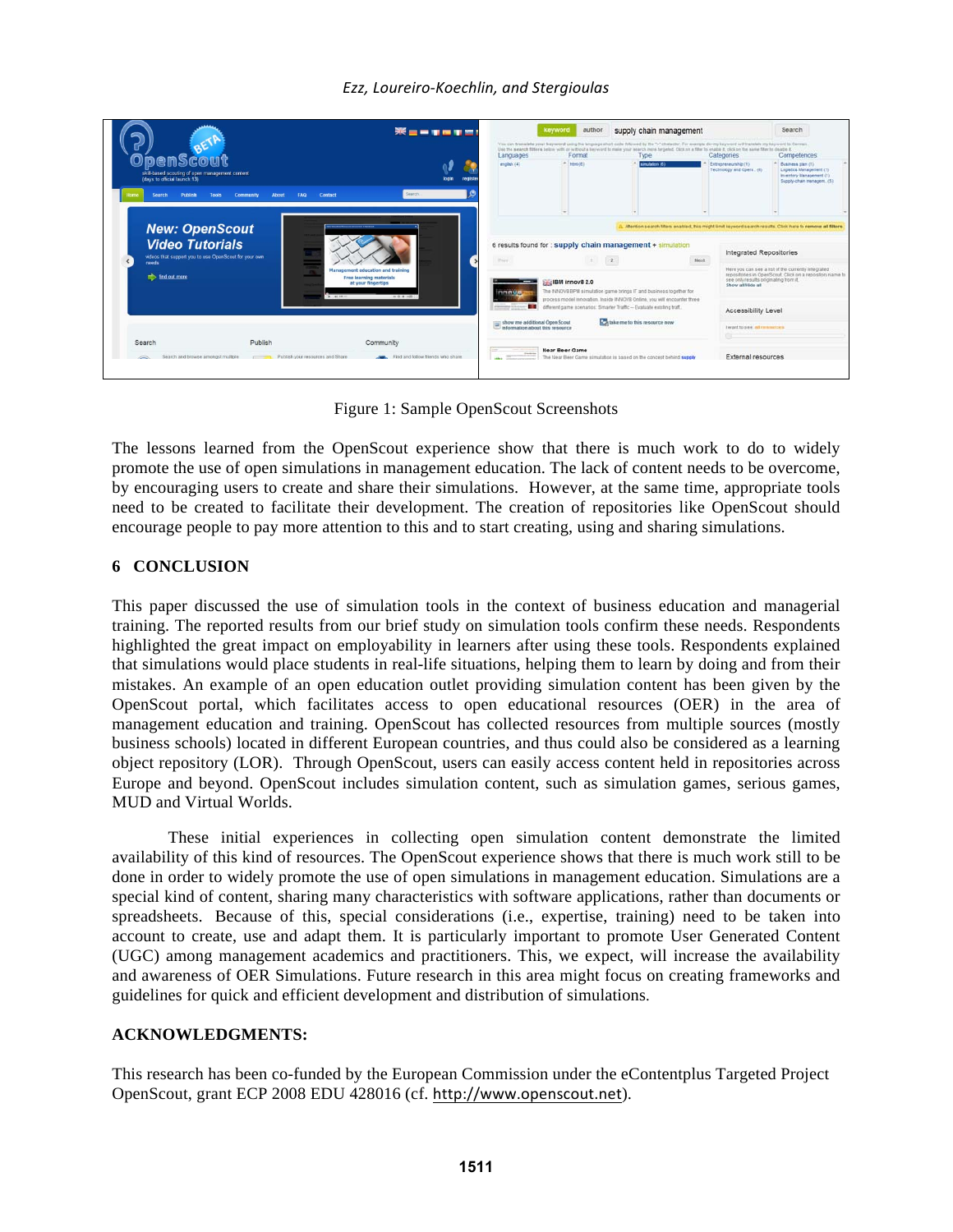### **REFERENCES**

Abt, C. C. 1970. *Serious games*. New York: Viking Press.

- Ackermann, A. D. 2009. "Investigation of learning outcomes for the acquisition and retention of CPR knowledge and skills learned with the use of high-fidelity simulation." *Clinical Simulation in Nursing* 5: 213–222.
- Adobor, H., & Daneshfar, A. 2006. "Management simulations: determining their effectiveness." *Journal of Management Development* 25: 151–168.
- Adobor, H., & Daneshfar, A. 2006. "Management simulations: determining their effectiveness." *Journal of Management Development* 25: 151–168.
- Alarcon, L. F., & Ashely, D. B. 1999. "Playing games: Evaluating the impact of lean production strategies on project cost and schedule." *In Proceedings of the 7th annual conference of the international group of lean construction, IGLC-7*, 263–273.
- Albrecht, W. D. 1995. "A financial accounting and investment simulation game." *Issues in Accounting Education* 10: 127–140.
- Alinier, G. 2003. "Nursing students' and lecturers' perspectives of objective structured clinical examination incorporating simulation." *Nurse Education Today* 23: 419–426.
- Anderson, E. G., Jr., & Morrice, D. J. 2000. "A simulation game for teaching service-oriented supply chain management: Does information sharing help managers with service capacity decisions?" *Production and Operations Management* 9: 40–55.
- Avolio, B. J. 1988. "Transformational leadership in a management game simulation." *Group & Organization Studies* 13: 59–80.
- Baker, A., Navarro, E. O., and van Der Hoek, A. 2005. "An experimental card game for teaching software engineering processes." *Journal of Systems and Software* 75: 3–16.
- Barrese, J., Scordis, N., & Schelhorn, C. 2003. "Teaching introductory concepts of insurance company management: a simulation game." *Review of Business* 24: 43–49.
- Bruce, R. 2008. "Business simulator takes off." *Financial Director*16.
- Cherry, R. A., Williams, J., George, J., and Ali, J. 2007. "The effectiveness of a human patient simulator in the ATLS shock skills station." *Journal of Surgical Research* 139: 229–235.
- Chua, A. Y. K. 2005. "The design and implementation of a simulation game for teaching knowledge management. " *Journal of the American Society for Information Science and Technology* 56: 1207– 1216.
- Chua, A. Y. K. 2005. "The design and implementation of a simulation game for teaching knowledge management." *Journal of the American Society for Information Science and Technology* 56: 1207– 1216.
- Clark, E. 2009. "Learning outcomes from business simulation exercises challenges for the implementation of learning technologies." *Education &Training* 51: 448–459.
- Cook, R. W., & Swift, C. O. 2006. "The pedagogical efficacy of a sales management simulation." *Marketing Education Review* 16: 37–46.
- Cousens, A., Goffin, K., Mitchell, R., van der Hoven, C., and Szwejczewski, M. 2009. "Teaching new product development using the 'CityCar' simulation." *Creativity and Innovation Management* 18: 176–189.
- Cullingford, G., Mawdesley, M. J., & Davies, P. 1979. "Some experiences with computer based games in civil engineering teaching." *Computers & Education* 3: 159–164.
- Curland, S. R., & Fawcett, S. L. 2001. "Using simulation and gaming to develop financial skills in undergraduates. " *International Journal of Contemporary Hospitality Management* 13: 116–119.
- Ellington, H., Addinall, E., & Percival, F. 1981. *Games and simulations in science education.* London: Kogan Page Limited.
- Ellington, H., Addinall, E., and Percival, F. 1981. *Games and simulations in science education*. London: Kogan Page Limited.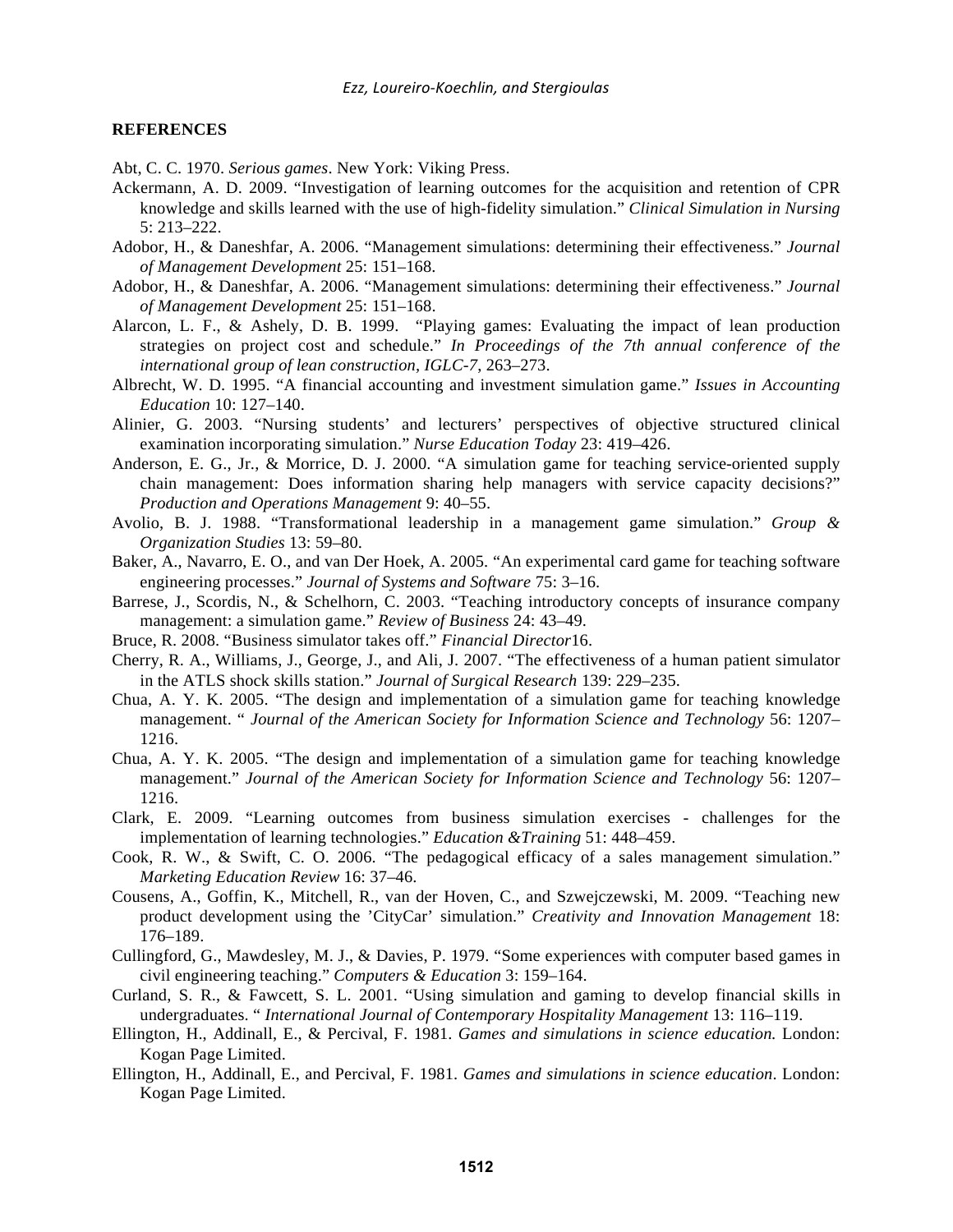- Faria, A. J. 1998. "Business simulations games: current usage levels an update." *Simulation Gaming* 29: 295–308.
- Faria, A. J., & Wellington, W. J. 2004. "A survey of simulation game users, former-users, and neverusers." *Simulation & Gaming* 35: 178–207.
- Faria, A. J., and Dickinson, J. R. 1994. "Simulation gaming for sales management training." *Journal of Management Development* 13: 47–59.
- Faria, A. J., Hutchison, D., Wellington, W. J., and Gold, S. 2009. "Developments in business gaming: a review of the past 40 years." *Simulation Gaming* 40: 464–487.
- Gold, H., & Gold, S. 2010. "Beat the market: an interactive microeconomics simulation." *The Journal of Economic Education* 41: 216.
- Gosen, J., & Washbush, J. 2004. "A review of scholarship on assessing experiential learning effectiveness." *Simulation and Gaming* 35: 270–293.
- Hantsaridou, A. P., Theodorakakos, A. Th., and Polatoglou, H. M. 2005. "A didactic module for undertaking climate simulation experiments." *European Journal of Physics* 26: 727–735.
- Holweg, M., & Bicheno, J. 2002. "Supply chain simulation a tool for education, enhancement and endeavor." *International Journal of Production Economics* 78: 163–175.
- Holzinger, A., Kickmeier-Rust, M. D.,Wassertheurer, S., & Hessinger, M. 2009. "Learning performance with interactive simulations in medical education: lessons learned from results of learning complex physiological models with the HAEMOdynamics SIMulator." *Computers & Education* 52: 292–301.
- Johnstone, S.M. 2005. "Open Educational Resources serve the world." *Educause Quarterly* 3: 15-8.
- Khaled, N. 2001. "Managing construction equipment buy and sell decisions replacement: A simulation game*." In ASC proceedings of the 37th annual conference*, pp. 187–198.
- Lane, D. C. 1995. "On a resurgence of management simulations and games." *The Journal of the Operational Research Society* 46: 604–625.
- Larreche, J.C. 1987. "On Simulations in Business Education and Research." *J BUSN RES* 15:559-571.
- Leger, P.-M. 2006. "Using a simulation game approach to teach enterprise resource planning concepts." *Journal of Information Systems Education* 17 (4): 441–447.
- Lewis, M. A., and Maylor, H. R. 2007. "Game playing and operations management education." *International Journal of Production Economics*105: 134–149.
- Liu, C.-C., and Kao, L.-C. 2007. "Do handheld devices facilitate face-to-face collaboration? Handheld devices with large shared display groupware to facilitate group interactions." *Computer Assisted Learning* 23: 285–299.
- Looi, C.-K., Wong, L.-H., & Song, Y. (in press). "Discovering mCSCL." *In The International Handbook of Collaborative Learning*., Edited by Hmelo-Silver, C., O'Donnell, A., Chan, C., and Chinn, C. New York: Routledge.
- Mahboubian, M. 2010. "Educational aspects of business simulation softwares." *Procedia Social and Behavioral Sciences* 2: 5403–5407.
- Margaret, M. 1995. "Industry simulation: A new type of business game tapping both analytic and synthetic skills." *Training & Management Development Methods* 9: 627–639.
- Mitchell, R.C. 2004, "Combining cases and computer simulations in strategic management courses." *Journal of Education for Business* 79 (4):198–204
- Moratis, L., Hoff, J., & Reul, B. 2006. "A dual challenge facing management education; simulation-based learning and learning about CSR." *Journal of Management Development* 25: 213–231.
- Nguyen, H. B., Daniel-Underwood, L., Van Ginkel, C., Wong, M., Lee, D., Lucas, A. S., et al. 2009. "An educational course including medical simulation for early goal-directed therapy and the severe sepsis resuscitation bundle: an evaluation for medical student training. " *Resuscitation* 80: 674–679.
- Pasin, F. and Giroux, H. 2011. 'The impact of a simulation game on operations management education." *Computers & Education* 57: 1240–1254.
- Ponce, F. J. 2001. "Educational software tool based on a geographical information system (GIS) for radio wave propagation analysis." *IEEE Transactions on Education* 44: 355–363.
- Prensky, M. 2003. "Digital game-based learning." *Computer in Entertainment* 1: 21.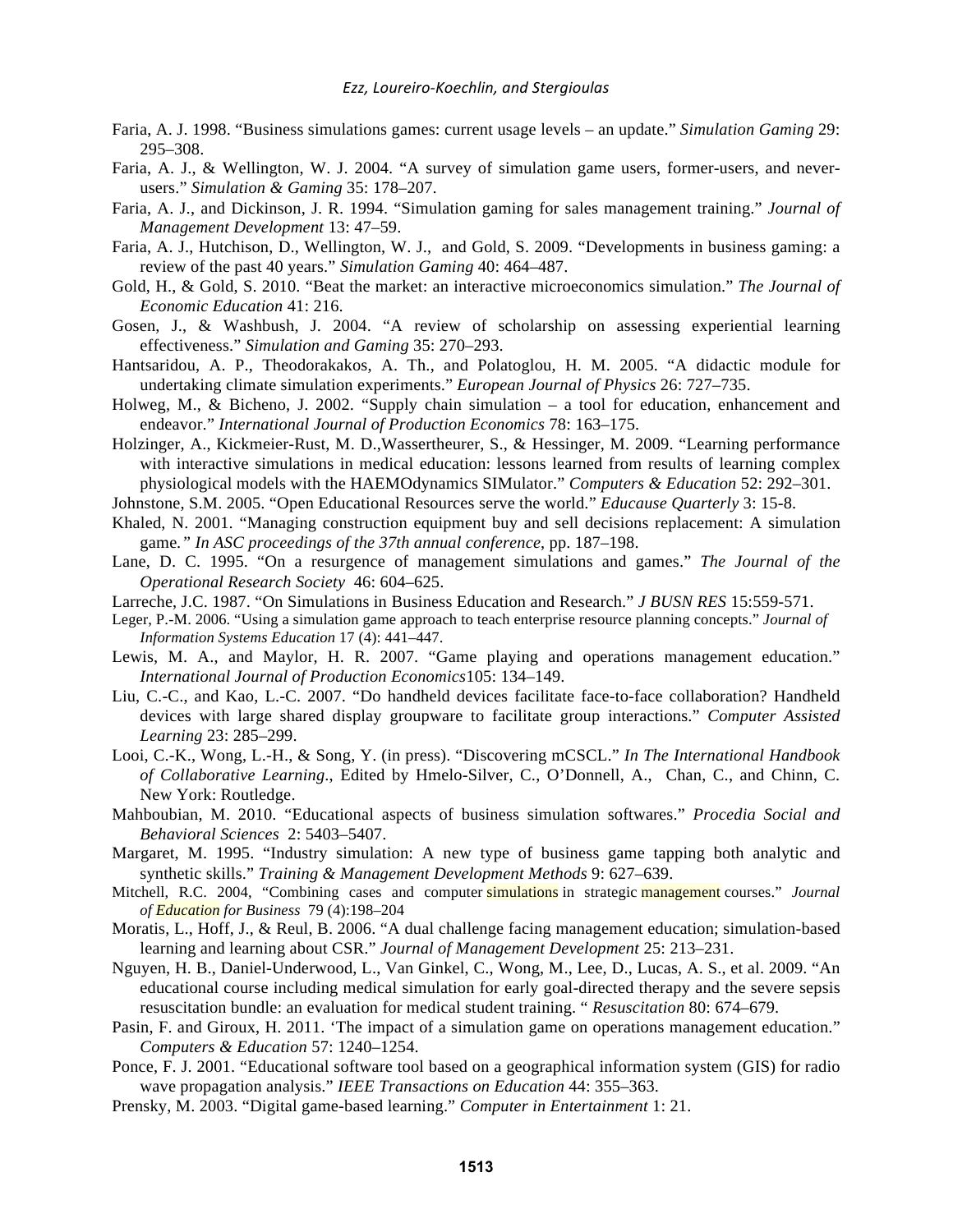- Proserpio, L., and Gioia, D. A. 2007. "Teaching the virtual generation." *Academy of Management Learning and Education* 6: 69–80.
- Qudrat-Ullah, H. 2010. "Perceptions of the effectiveness of system dynamics-based interactive learning. " *Computers & Education* 55: 1277–1286.
- Qudrat-Ullah, H., & Karakul, M. 2007. "Decision making in interactive learning environments: towards an integrated model." *Journal of Decision Systems*16: 79–99.
- Randel, J. M., Morris, B. A., Wetzel, C. D., and Whitehill, B. V. 1992. "The effectiveness of games for educational purposes: A review of recent research." *Simulation and Gaming* 23: 261–276.
- Romme, A. G. L. 2003. "Learning outcomes of microworlds for management education." *Management Learning* 34: 51–61.
- Salas, E., Wildman, J. L., & Piccolo, R. F. 2009. "Using simulation-based training to enhance management education." *Academy of Management Learning and Education* 8: 559–573.
- Sánchez-Alonso, S, Sicilia. M., García-Barriocanal, E., Pagés-Arévalo, C., Lezcano, S. 2011. "Social models in open learning object repositories: A simulation approach for sustainable collections." *Simulation Modelling Practice and Theory* 19: 110–120.
- Santos, J. 2002. "Development and implementing an internet-based financial system simulation game." *Journal of Economic Education* 33: 31–39.
- Schwabe, G., amd Göth, C. 2005. "Mobile learning with a mobile game: Design and motivational effects." *Journal of Computer Assisted Learning* 21: 204–216.
- Shapiro, S. J. 2003. "The marketplace game. " *Academy of Marketing Science Journal* 31: 92–96.
- Shifrony, E., & Ginat, D. 1997. "Simulation game for teaching communication protocols." *In Proceedings of the 28th ACM computer* science education symposium, SIGCSE, 184–188.
- Siddiqui, A., Khan, M., Akhtar, S. 2008. "Supply chain simulator: A scenario-based educational tool to enhance student learning." *Computers & Education* 51: 252–261.
- Sparling, D. 2002. "Simulation and supply chains: Strategies for teaching supply chain management." *Supply Chain Management* 7:334–342.
- Tao, Y., Cheng C., Sun, S. 2009. "What influences college students to continue using business simulation games? The Taiwan experience." *Computers & Education* 53: 929–939.
- Tao, Y., Cheng, C., & Sun, S. 2009. "What influences college students to continue using business simulation games? The Taiwan experience." *Computers & Education* 53: 929–939.
- Terrell, S., & Rendulic, P. 1996. "Using computer-managed instructional sSoftware to increase motivation and achievement in elementary school children." *Journal of Research on Computing in Education* 26: 403–414.
- Uhles, N., Weimer-Elder, B., & Lee, J. G. 2008. "Simulation game provides financial management training." *Healthcare Financial Management* 62: 82–89.
- Van der Zee, D. J., and Slomp, J. 2009. "Simulation as a tool for gaming and training in operations managementda case study." *Journal of Simulation* 3: 17–28.
- Vanhoucke, M., Vereecke, A., & Gemmel, P. 2005. "The project scheduling game (PSG): simulating time/cost trade-offs in projects." *Project Management Journal*, 36: 51–60.
- Weiss, S.S. 2008, "Mega-simulations in negotiation teaching: extraordinary investments with extraordinary benefits."*Negotiation journal,* 24 (3): 325–353.
- Wells, R. A. 1993. "Management games and simulation in management development: an introduction." *Journal of Management Development* 9: 4–6.
- Wolfe, J. 1993. "A history of business teaching games in English-speaking and post-socialist countries: the origination and diffusion of a management education and development technology." *Simulation & Gaming* 24: 446–463.
- Wonga, L., Boticki, I. Sun, J. Looi, C. 2011. "Improving the scaffolds of a mobile-assisted Chinese character forming game via a design-based research cycle." *Computers in Human Behavior* 27: 1783– 1793.
- Yin, C., Ogata, H., & Yano, Y. 2007. "Participatory simulation framework to support learning computer science." *Mobile Learning and Organisation* 1: 288–304.